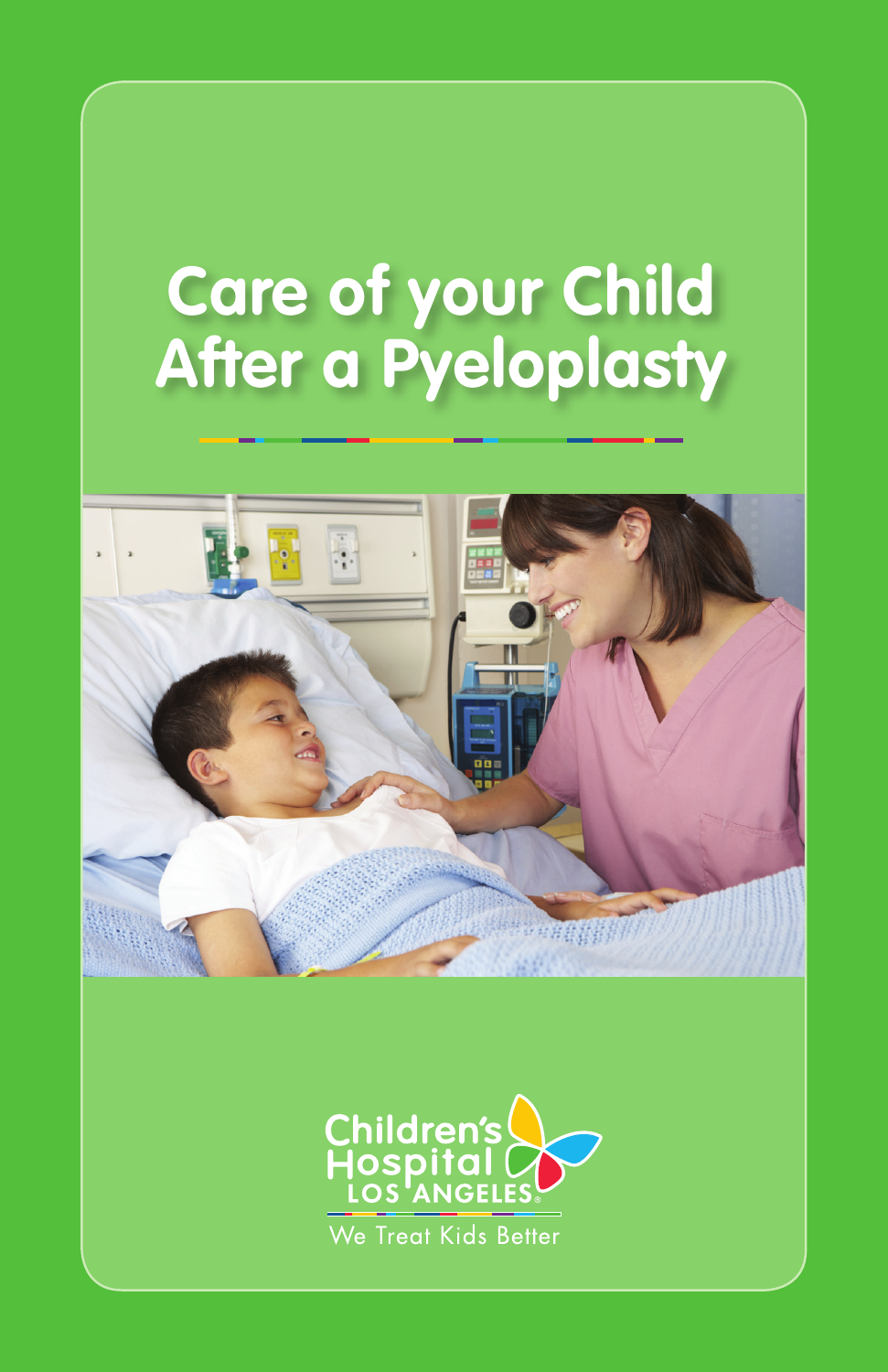# **Care of your child after a Pyeloplasty**

Pyeloplasty is an operation to fix a blockage between the kidney and the ureter. The ureter is a tube that drains urine from the kidney into the bladder. Removing the blockage lets the urine drain easily.

#### **What to expect**

- It is normal to have some blood in the urine for the first 1-2 weeks after surgery.
- Your child may have a white glue material on their incision after surgery. This will slowly peel off on its own.
- Your child may have a soft rubber drain in their side after surgery. Your discharge instructions will tell you how to care for the drain and when to come back to the clinic so it can be removed.
- It is important for your child to drink lots of fluids after surgery so please encourage them to do this. For the first few days after surgery, your child might not be very hungry and will not eat as much as they usually do. This is normal.
- It is normal to have some discomfort, especially where the incisions are. Your doctor will prescribe medications to help control this.

# **Activity**

No rough play or contact sports for a few weeks after surgery. Your discharge instructions will say when your child can resume normal activities.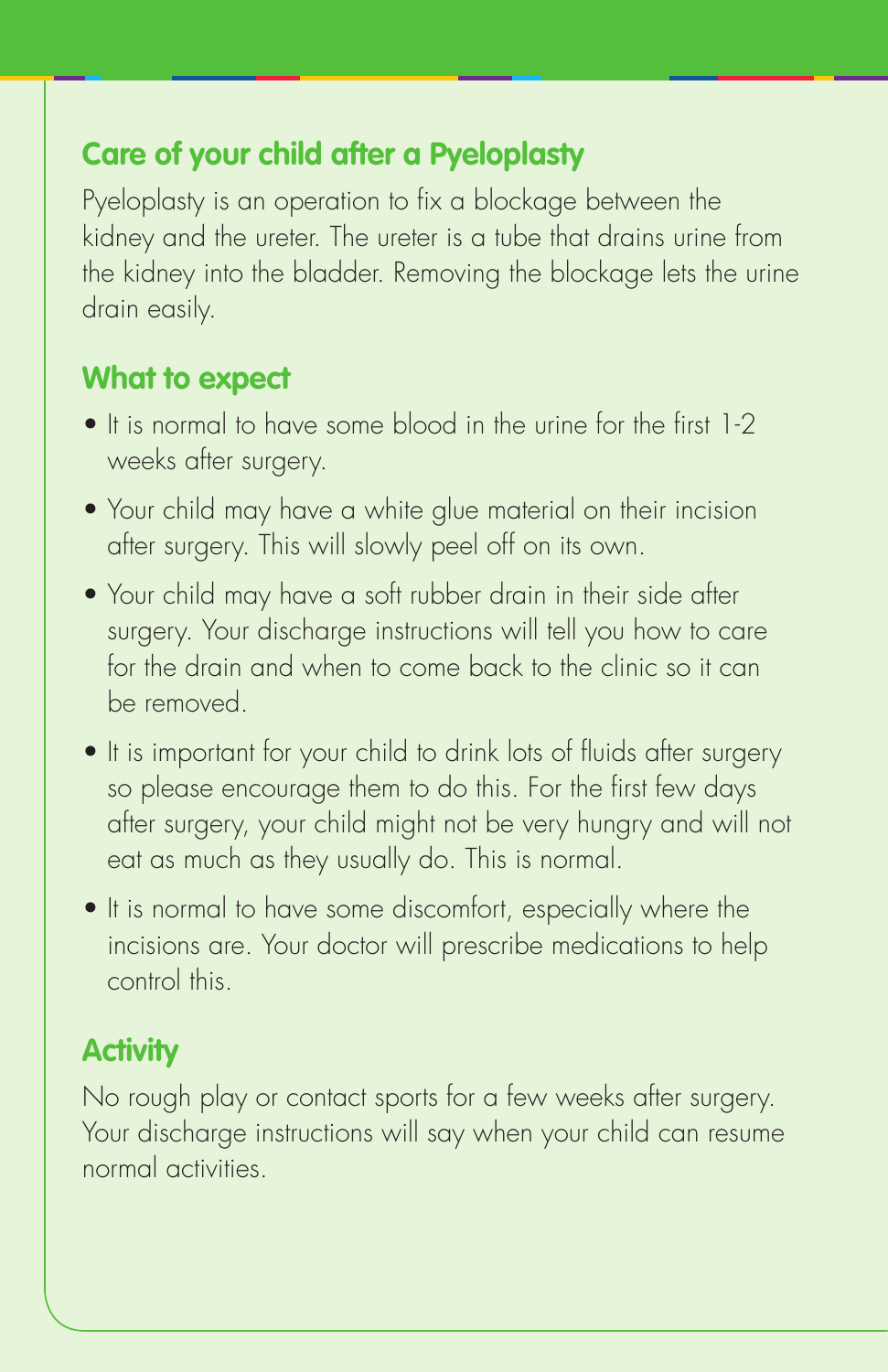### **Bathing**

Your child may have a brief shower or a sponge bath for the first 7 days after surgery. You may resume normal bathing after this time.

#### **Pain/Medications**

At the time of discharge, your child will be given prescriptions for pain medicine and constipation. Please give all medications as ordered by your doctor.

### **Make this call the first week**

Your child will need to see the doctor about 4-6 weeks after surgery. The Urology office will call you to schedule this appointment. If you do not receive a call, please contact us at 323-361-2247.

If your child has a drain on their side, please contact the clinic to make an appointment so it can be removed in the clinic approximately 1 week after discharge.

# **When to call the doctor**

- For fever over 101.5 F
- If your child is unable to drink fluids or has nausea/vomiting
- If your child cannot urinate
- If your child has redness, swelling, or increased drainage from the incision.
- If you have any questions or concerns